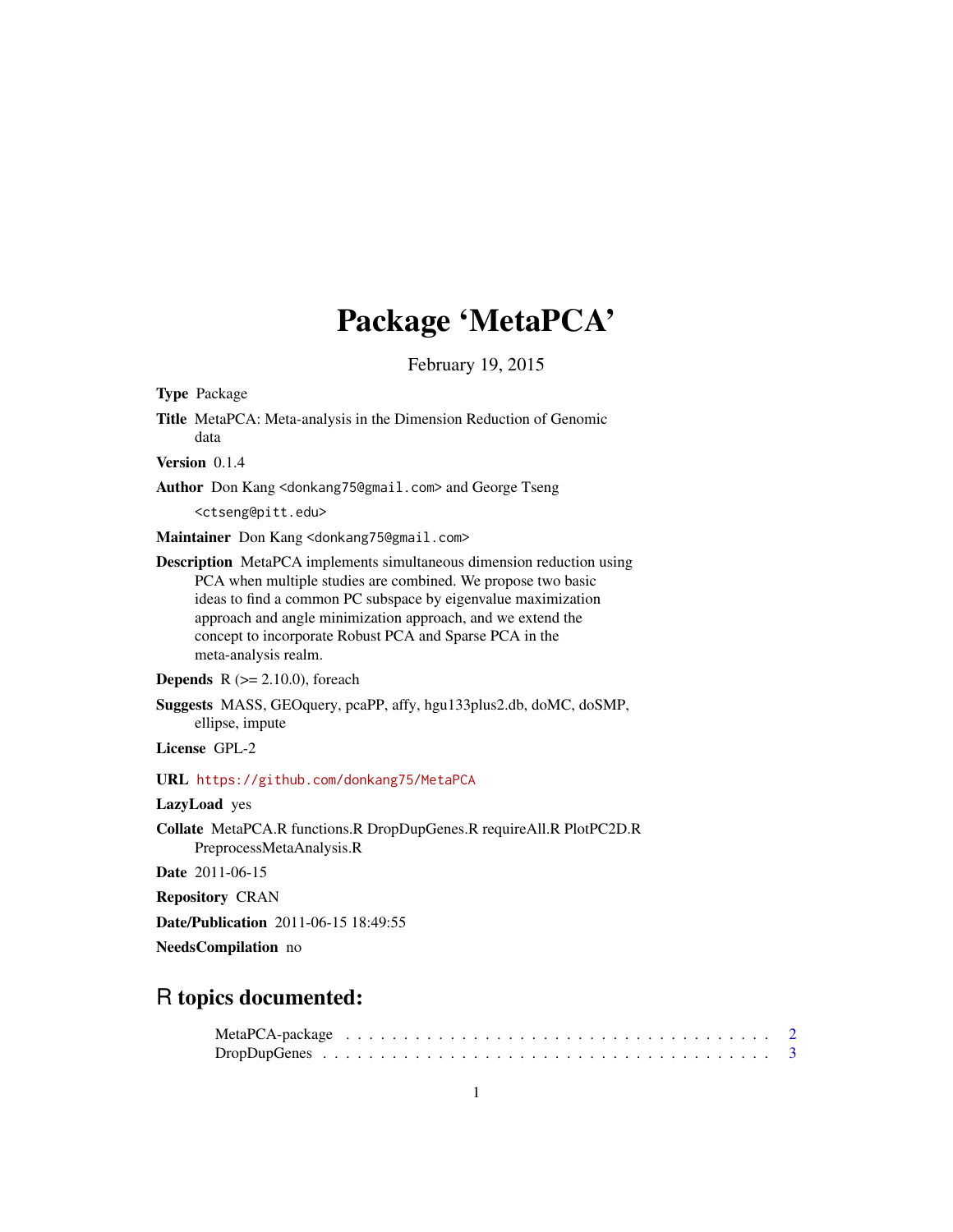<span id="page-1-0"></span>

| Index |  |  |  |  |  |  |  |  |  |  |  |  |  |  | $\overline{13}$ |
|-------|--|--|--|--|--|--|--|--|--|--|--|--|--|--|-----------------|
|       |  |  |  |  |  |  |  |  |  |  |  |  |  |  |                 |
|       |  |  |  |  |  |  |  |  |  |  |  |  |  |  |                 |
|       |  |  |  |  |  |  |  |  |  |  |  |  |  |  |                 |
|       |  |  |  |  |  |  |  |  |  |  |  |  |  |  |                 |
|       |  |  |  |  |  |  |  |  |  |  |  |  |  |  |                 |
|       |  |  |  |  |  |  |  |  |  |  |  |  |  |  |                 |

MetaPCA-package *MetaPCA: Meta-analysis in the Dimension Reduction of Genomic data*

#### Description

MetaPCA implements simultaneous dimension reduction using PCA when multiple studies are combined. We propose two basic ideas to find a common PC subspace by eigenvalue maximization approach and angle minimization approach, and we extend the concept to incorporate Robust PCA and Sparse PCA in the meta-analysis realm.

#### Details

| Package:  | MetaPCA    |
|-----------|------------|
| Type:     | Package    |
| Version:  | 0.1.4      |
| Date:     | 2011-06-15 |
| License:  | $GPL-2$    |
| LazyLoad: | yes        |

#### Author(s)

Don Kang (donkang75@gmail.com) and George Tseng (ctseng@pitt.edu)

#### References

Dongwan D. Kang and George C. Tseng. (2011) Meta-PCA: Meta-analysis in the Dimension Reduction of Genomic data.

#### Examples

```
## Not run:
#Spellman, 1998 Yeast cell cycle data set
#Consider each synchronization method as a separate data
data(Spellman)
pc <- list(alpha=prcomp(t(Spellman$alpha))$x, cdc15=prcomp(t(Spellman$cdc15))$x,
```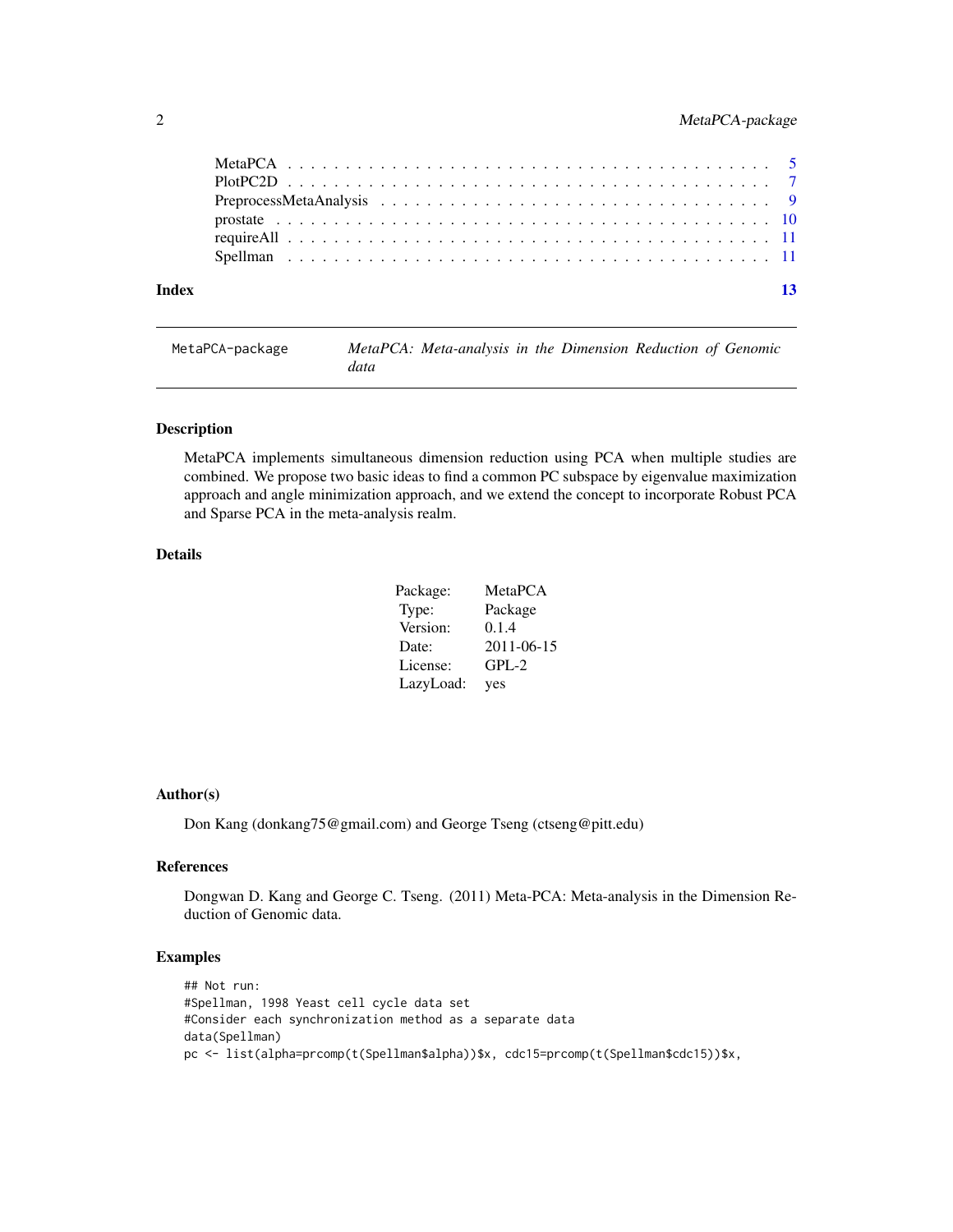#### <span id="page-2-0"></span>DropDupGenes 3

```
cdc28=prcomp(t(Spellman$cdc28))$x, elu=prcomp(t(Spellman$elu))$x)
#There are currently 4 meta-pca methods. Run either one of following four.
metaPC <- MetaPCA(Spellman, method="Eigen", doPreprocess=FALSE)
metaPC <- MetaPCA(Spellman, method="Angle", doPreprocess=FALSE)
metaPC <- MetaPCA(Spellman, method="RobustAngle", doPreprocess=FALSE)
metaPC <- MetaPCA(Spellman, method="SparseAngle", doPreprocess=FALSE)
#Comparing between usual pca and meta-pca
#The first lows are four data sets based on usual PCA, and
#the second rows are by MetaPCA
#We're looking for a cyclic pattern.
par(mfrow=c(2,4), cex=1, mar=c(0.2,0.2,0.2,0.2))
for(i in 1:4) {
plot(pc[[i]][,1], pc[[i]][,2], type="n", xlab="", ylab="", xaxt="n", yaxt="n")
text(pc[[i]][,1], pc[[i]][,2], 1:nrow(pc[[i]]), cex=1.5)
lines(pc[[i]][,1], pc[[i]][,2])
}
for(i in 1:4) {
plot(metaPC$x[[i]]$coord[,1], metaPC$x[[i]]$coord[,2], type="n", xlab="", ylab="", xaxt="n", yaxt="n")
text(metaPC$x[[i]]$coord[,1], metaPC$x[[i]]$coord[,2], 1:nrow(metaPC$x[[i]]$coord), cex=1.5)
lines(metaPC$x[[i]]$coord[,1], metaPC$x[[i]]$coord[,2])
}
#4 prostate cancer data which have three classes: normal, primary, metastasis
data(prostate)
#There are currently 4 meta-pca methods. Run either one of following four.
metaPC <- MetaPCA(prostate, method="Eigen", doPreprocess=FALSE, .scale=TRUE)
metaPC <- MetaPCA(prostate, method="Angle", doPreprocess=FALSE)
metaPC <- MetaPCA(prostate, method="RobustAngle", doPreprocess=FALSE)
metaPC <- MetaPCA(prostate, method="SparseAngle", doPreprocess=FALSE)
#Plotting 4 data in the same space!
coord <- foreach(dd=iter(metaPC$x), .combine=rbind) %do% dd$coord
PlotPC2D(coord[,1:2], drawEllipse=F, dataset.name="Prostate", .class.order=c("Metastasis","Primary","Normal"),
.class.color=c('red','#838383','blue'), .annotation=T, newPlot=T,
.class2=rep(names(metaPC$x), times=sapply(metaPC$x,function(x)nrow(x$coord))),
.class2.order=names(metaPC$x), .points.size=1)
#In the case of "SparseAngle" method, the top contributing genes for all studies can be determined
#For instance, top 20 genes in 1st PC and their coefficients
metaPC$v[order(abs(metaPC$v[,1]), decreasing=TRUE),1][1:20]
```
## End(Not run)

DropDupGenes *MetaPCA: Meta-analysis in the Dimension Reduction of Genomic data*

#### **Description**

When multiple probesets share the same gene symbols, select only the best probeset in terms of IQR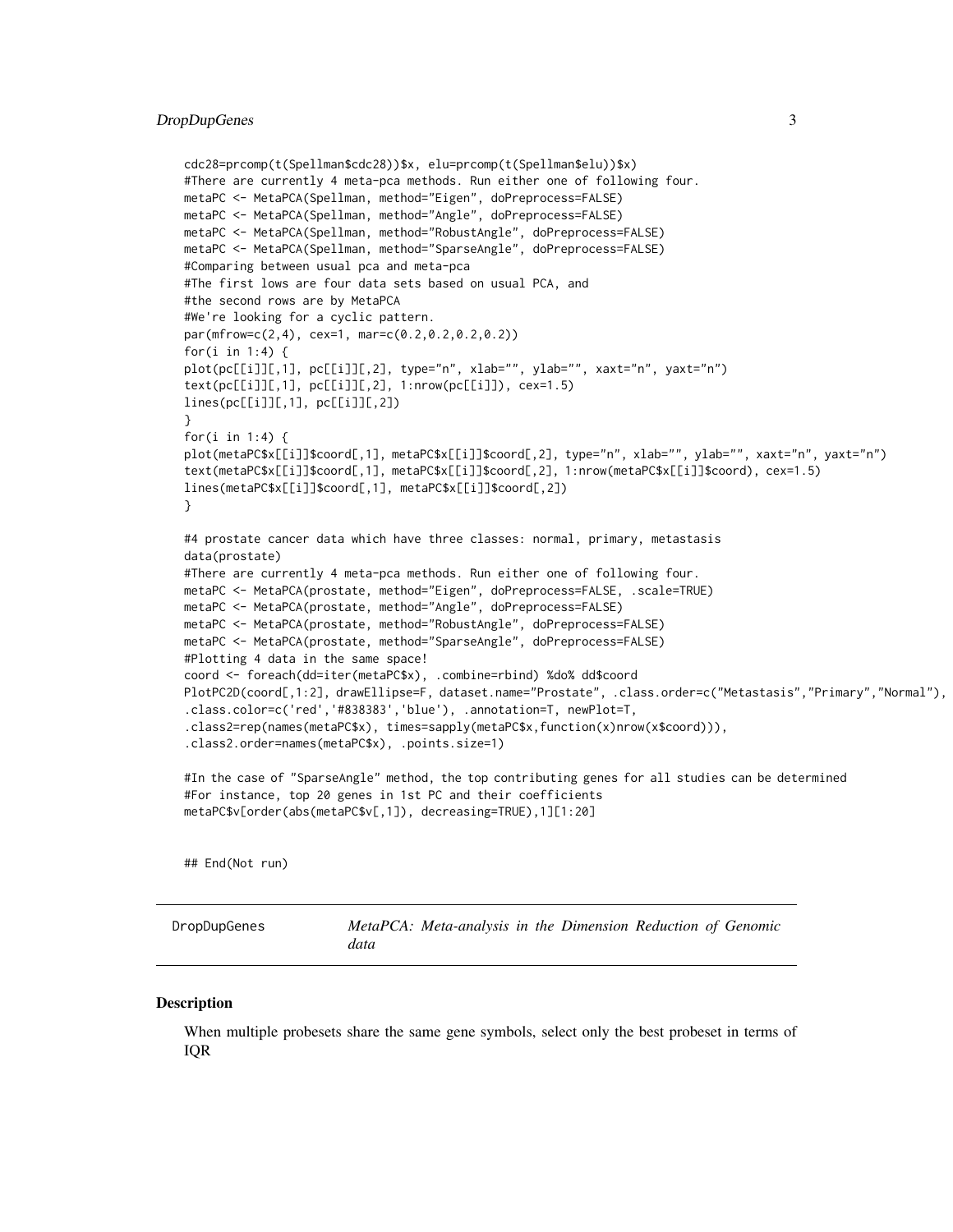#### Usage

```
DropDupGenes(dat, isParallel=FALSE, nCores=NULL, na.rm=TRUE)
```
#### Arguments

| dat        | A gene expression matrix which has genes in rows and samples in columns.                                                                                              |
|------------|-----------------------------------------------------------------------------------------------------------------------------------------------------------------------|
| isParallel | Whether to use multiple cores in parallel for fast computing. By default, it is<br>false.                                                                             |
| nCores     | When is Parallel is true, the number of cores can be set. By default, all cores in<br>the machine are used in the unix-like machine, and 3 cores are used in windows. |
| na.rm      | Whether to remove genes which have no annotation. Default is TRUE.                                                                                                    |

#### Value

A gene expression matrix which has unique genes in rows and samples in columns.

#### Author(s)

Don Kang (donkang75@gmail.com) and George Tseng (ctseng@pitt.edu)

#### References

Dongwan D. Kang and George C. Tseng. (2011) Meta-PCA: Meta-analysis in the Dimension Reduction of Genomic data.

#### Examples

```
## Not run:
#One of example that shows how to generate a expression matrix used in the analysis
requireAll(c('GEOquery', 'affy', 'hgu133plus2.db'))
#It might be needed to download the source files first, and save it to local directory
#such as "./data/Prostate/Varambally" in this example
#ftp://ftp.ncbi.nih.gov/pub/geo/DATA/SeriesMatrix/GSE3325/GSE3325_series_matrix.txt.gz
Varambally <- getGEO('GSE3325', destdir="./data/Prostate/Varambally")
Varambally <- Varambally[[1]]
Varambally.sLabel <- as.character(pData(Varambally)$title)
Varambally.sLabel[grep("Benign",Varambally.sLabel)] <- "Normal"
Varambally.sLabel[grep("primary",Varambally.sLabel)] <- "Primary"
Varambally.sLabel[grep("Metastatic",Varambally.sLabel)] <- "Metastasis"
Varambally <- exprs(Varambally)
colnames(Varambally) <- Varambally.sLabel
rownames(Varambally) <- unlist(mget(rownames(Varambally), hgu133plus2SYMBOL))
Varambally <- DropDupGenes(Varambally, na.rm=TRUE)
Varambally <- log2(Varambally)
```
## End(Not run)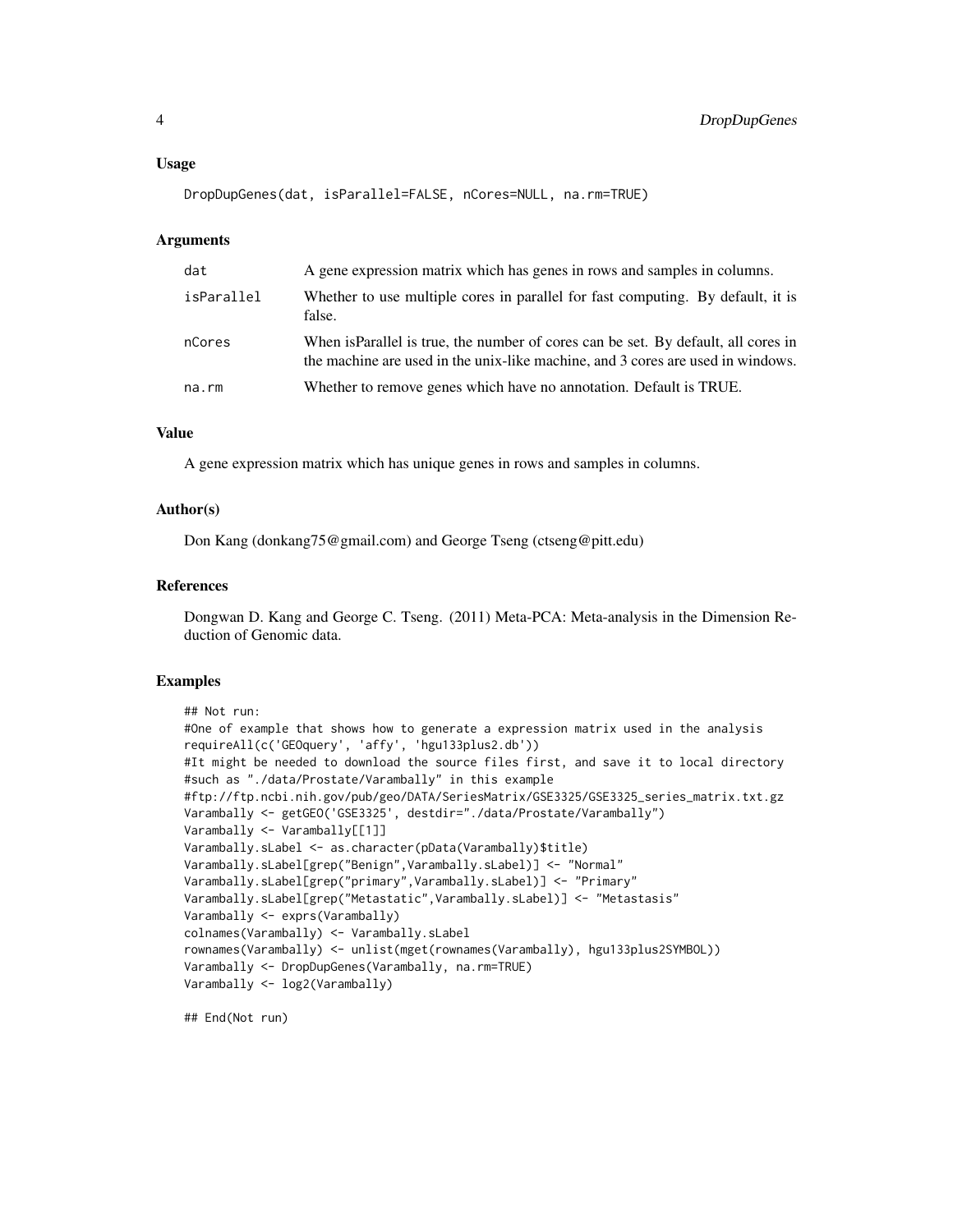<span id="page-4-0"></span>MetaPCA *MetaPCA: Meta-analysis in the Dimension Reduction of Genomic data*

### Description

MetaPCA implements simultaneous dimension reduction using PCA when multiple studies are combined. We propose two basic ideas to find a common PC subspace by eigenvalue maximization approach and angle minimization approach, and we extend the concept to incorporate Robust PCA and Sparse PCA in the meta-analysis realm.

#### Usage

```
MetaPCA(DList, method=c("Angle","Eigen","RobustAngle","SparseAngle"), robust.var=c("qn","mad"), nPC=2,
.weight=rep(1/length(DList),length(DList)), sparse.maxFeatures=NULL, sparse.lambda=NULL,
sparse.max.iter=100, sparse.eps=1e-3, .scale=FALSE, .scaleAdjust=TRUE, doPreprocess=TRUE,
cutRatioByMean=.4, cutRatioByVar=.4, doImpute=TRUE,na.rm.pct=.1, na.rm.pct.each=.5,
verbose=FALSE)
```
#### Arguments

| DList              | A list of all data matrices; Each data name should be set as the name of each<br>list element. Each data should be a numeric matrix that has genes in the rows<br>and samples in the columns. Row names should be official gene symbols and<br>column names be sample labels.                          |
|--------------------|--------------------------------------------------------------------------------------------------------------------------------------------------------------------------------------------------------------------------------------------------------------------------------------------------------|
| method             | A vector of four meta PCA methods. The first two methods are basic ap-<br>proaches; the last two are extended approaches of robust PCA and sparse PCA<br>but may be rather slower than the basic methods. Default is "Angle", which is<br>angle minimization method. See the details in the reference. |
| robust.var         | Robust measure of variance when "RobustAngle" method was selected in the<br>method.                                                                                                                                                                                                                    |
| nPC                | The number of returned PC's, i.e. the number of dimension reduced by PCA.                                                                                                                                                                                                                              |
| .weight            | Weight for each data if information is available. Default is equal weight.                                                                                                                                                                                                                             |
| sparse.maxFeatures |                                                                                                                                                                                                                                                                                                        |
|                    | The number of genes left for the Sparse PCA approach. If NULL (default), it is<br>determined based on the default lambda.                                                                                                                                                                              |
| sparse.lambda      | The parameter lambda which determines the sparsity of loading vectors. The<br>default is calculated as the number of data divided by square root of the number<br>of overall genes.                                                                                                                    |
| sparse.max.iter    |                                                                                                                                                                                                                                                                                                        |
|                    | The number of maximum iteration for achieving convergence of sparse loading<br>vectors. Default is 100.                                                                                                                                                                                                |
| sparse.eps         | The convergence decision precision level. Default is 1e-3.                                                                                                                                                                                                                                             |
|                    |                                                                                                                                                                                                                                                                                                        |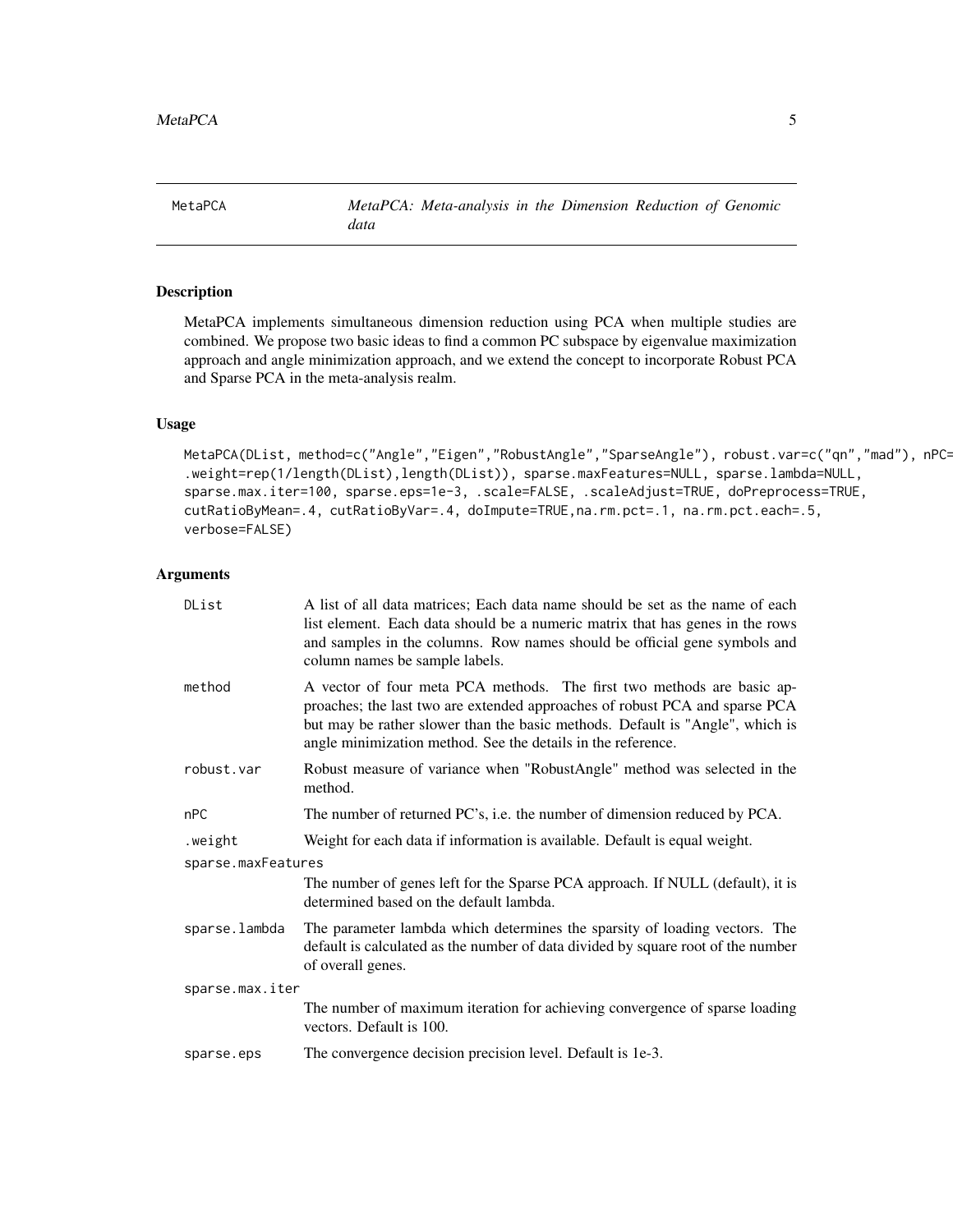| scale.         | Whether to apply gene based normalization. Default is FALSE. But for the<br>"Eigen" method, gene scaling is recommended for the comparability reason of<br>covariance matrix. |
|----------------|-------------------------------------------------------------------------------------------------------------------------------------------------------------------------------|
| .scaleAdjust   | Whether to apply scaling adjustment for a comparable visualization. Default is<br>TRUE.                                                                                       |
| doPreprocess   | Whether to apply gene filtering. Default is TRUE. However "SparseAngle"<br>method do not use gene filtering.                                                                  |
| cutRatioByMean | Proportion of genes filtered by study-wise mean. Default is 40%.                                                                                                              |
| cutRatioByVar  | Proportion of genes filtered by study-wise variance. Default is 40%.                                                                                                          |
| doImpute       | Whether to impute missing genes. Default is TRUE, and default imputation<br>method is knn.                                                                                    |
| na.rm.pct      | Proportion of genes filtered by study-wise missing proportion. Default is 10%.                                                                                                |
|                | na.rm.pct.each Proportion of genes filtered by each study's missing proportion. Default is 50%.                                                                               |
| verbose        | Whether to print logs. Default is FALSE.                                                                                                                                      |

#### Value

list object having the specified number of PC's of all data sets and loading matrix of meta subspace.

#### Author(s)

Don Kang (donkang75@gmail.com) and George Tseng (ctseng@pitt.edu)

#### References

Dongwan D. Kang and George C. Tseng. (2011) Meta-PCA: Meta-analysis in the Dimension Reduction of Genomic data.

#### Examples

```
## Not run:
#Spellman, 1998 Yeast cell cycle data set
#Consider each synchronization method as a separate data
data(Spellman)
pc <- list(alpha=prcomp(t(Spellman$alpha))$x, cdc15=prcomp(t(Spellman$cdc15))$x,
cdc28=prcomp(t(Spellman$cdc28))$x, elu=prcomp(t(Spellman$elu))$x)
#There are currently 4 meta-pca methods. Run either one of following four.
metaPC <- MetaPCA(Spellman, method="Eigen", doPreprocess=FALSE)
metaPC <- MetaPCA(Spellman, method="Angle", doPreprocess=FALSE)
metaPC <- MetaPCA(Spellman, method="RobustAngle", doPreprocess=FALSE)
metaPC <- MetaPCA(Spellman, method="SparseAngle", doPreprocess=FALSE)
#Comparing between usual pca and meta-pca
#The first lows are four data sets based on usual PCA, and
#the second rows are by MetaPCA
#We're looking for a cyclic pattern.
par(mfrow=c(2,4), cex=1, mar=c(0.2,0.2,0.2,0.2))
for(i in 1:4) {
plot(pc[[i]][,1], pc[[i]][,2], type="n", xlab="", ylab="", xaxt="n", yaxt="n")
```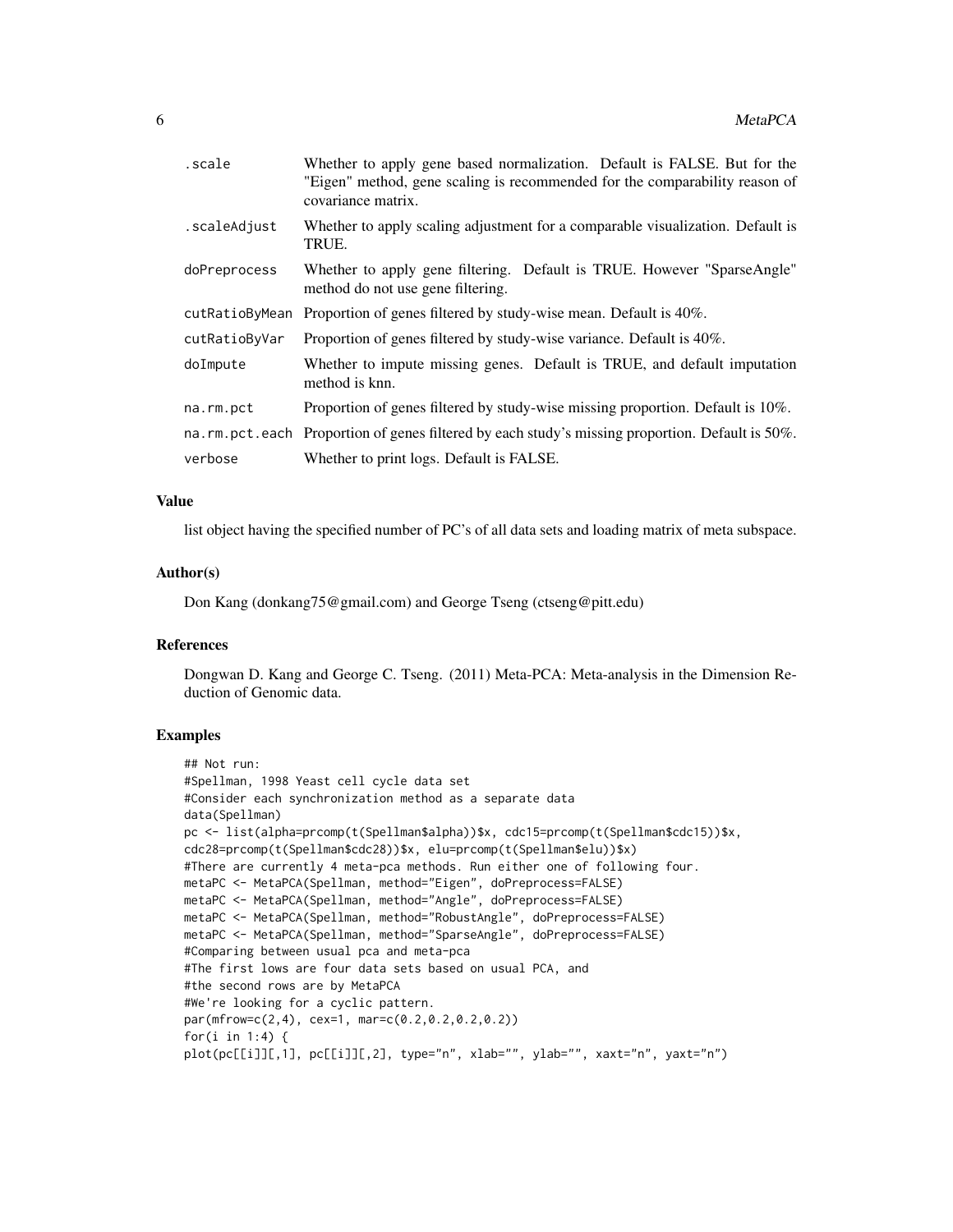#### <span id="page-6-0"></span>PlotPC2D 7

```
text(pc[[i]][,1], pc[[i]][,2], 1:nrow(pc[[i]]), cex=1.5)
lines(pc[[i]][,1], pc[[i]][,2])
}
for(i in 1:4) {
plot(metaPC$x[[i]]$coord[,1], metaPC$x[[i]]$coord[,2], type="n", xlab="", ylab="", xaxt="n", yaxt="n")
text(metaPC$x[[i]]$coord[,1], metaPC$x[[i]]$coord[,2], 1:nrow(metaPC$x[[i]]$coord), cex=1.5)
lines(metaPC$x[[i]]$coord[,1], metaPC$x[[i]]$coord[,2])
}
#4 prostate cancer data which have three classes: normal, primary, metastasis
data(prostate)
#There are currently 4 meta-pca methods. Run either one of following four.
metaPC <- MetaPCA(prostate, method="Eigen", doPreprocess=FALSE, .scale=TRUE)
metaPC <- MetaPCA(prostate, method="Angle", doPreprocess=FALSE)
metaPC <- MetaPCA(prostate, method="RobustAngle", doPreprocess=FALSE)
metaPC <- MetaPCA(prostate, method="SparseAngle", doPreprocess=FALSE)
#Plotting 4 data in the same space!
coord <- foreach(dd=iter(metaPC$x), .combine=rbind) %do% dd$coord
PlotPC2D(coord[,1:2], drawEllipse=F, dataset.name="Prostate", .class.order=c("Metastasis","Primary","Normal"),
.class.color=c('red','#838383','blue'), .annotation=T, newPlot=T,
.class2=rep(names(metaPC$x), times=sapply(metaPC$x,function(x)nrow(x$coord))),
.class2.order=names(metaPC$x), .points.size=1)
#In the case of "SparseAngle" method, the top contributing genes for all studies can be determined
#For instance, top 20 genes in 1st PC and their coefficients
```

```
metaPC$v[order(abs(metaPC$v[,1]), decreasing=TRUE),1][1:20]
```
## End(Not run)

PlotPC2D *MetaPCA: Meta-analysis in the Dimension Reduction of Genomic data*

#### Description

2D PCA plots.

#### Usage

```
PlotPC2D(coord, drawObjects=TRUE, drawEllipse=FALSE, dataset.name=NULL,
pctInfo=NULL, main=NULL, sub=NULL, xlab=NULL, ylab=NULL, newPlot=TRUE,
.points.size=1, .class=rownames(coord), .class.order=NULL, .class.color=NULL,
.class2=NULL, .class2.order=NULL, .class2.shape=NULL, .annotation=TRUE,
.legend=c("bottomright", "bottom", "bottomleft", "left", "topleft", "top", "topright", "right", "cent
```
#### Arguments

```
coord 2D Coordinates matrix of objects. Rows are objects and columns are coordi-
               nates.
```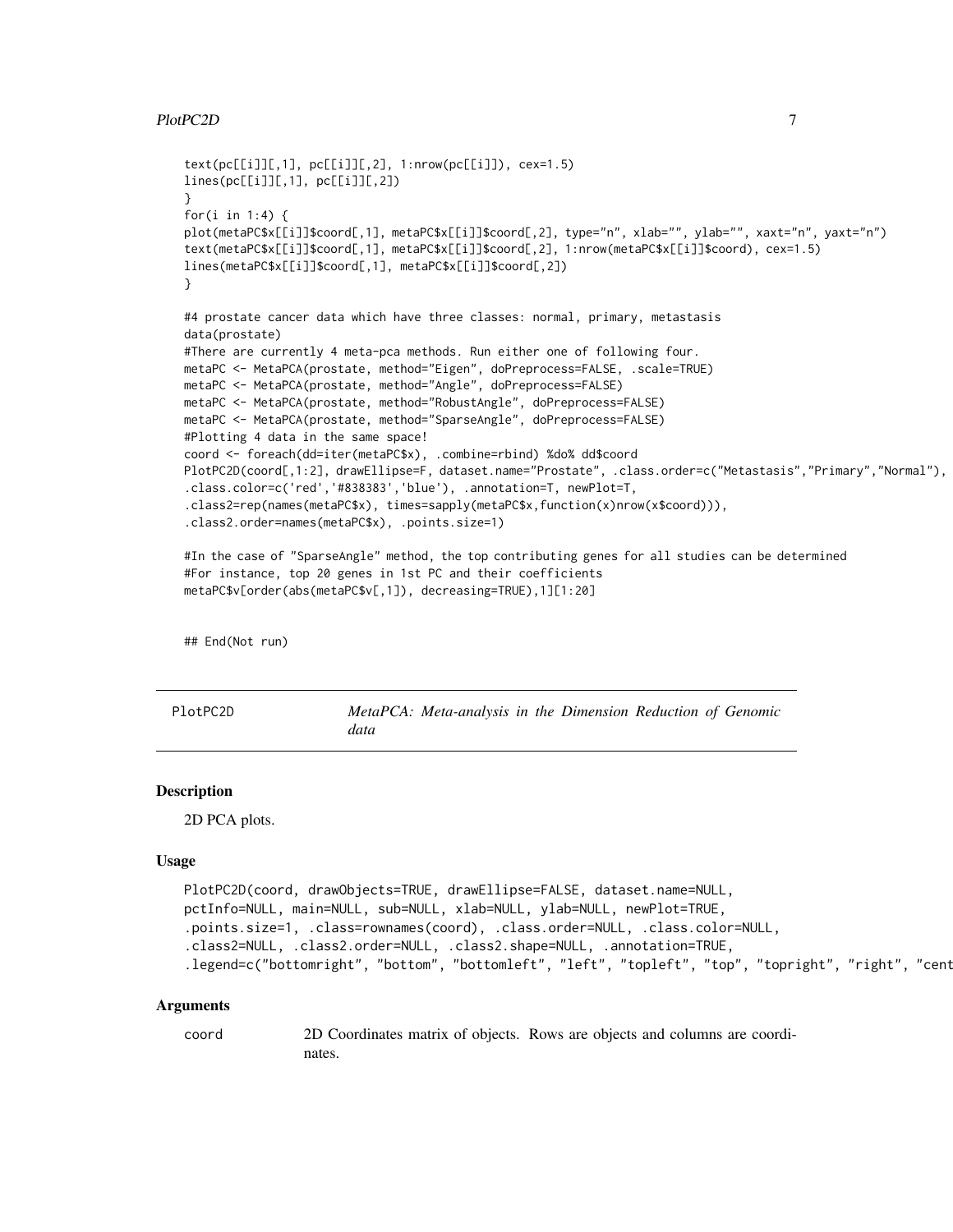| drawObjects   | Whether to draw objects as points.                                        |
|---------------|---------------------------------------------------------------------------|
| drawEllipse   | Whether to draw ellipses estimated from objects 2D distribution.          |
| dataset.name  | Name to be displayed as a part of title.                                  |
| pctInfo       | Explained percentage of variance by each PC.                              |
| main          | Main title.                                                               |
| sub           | Sub title.                                                                |
| xlab          | Label for x-axis.                                                         |
| ylab          | Label for y-axis.                                                         |
| newPlot       | Whether to draw a plot in the new frame.                                  |
| .points.size  | Size of objects' points.                                                  |
| .class        | Object's class label such as disease classification.                      |
| .class.order  | The order of class representation.                                        |
| .class.color  | The color of class representation.                                        |
| .class2       | The second class label of each object such as study name.                 |
| .class2.order | The order of 2nd class representation.                                    |
| .class2.shape | The shape of 2nd class representation.                                    |
| .annotation   | Whether to present annotation such as x,y axis labels, legend, or titles. |
| .legend       | Location of legend in a plot.                                             |

#### Value

NA. A PCA plot is drawn.

#### Author(s)

Don Kang (donkang75@gmail.com) and George Tseng (ctseng@pitt.edu)

#### References

Dongwan D. Kang and George C. Tseng. (2011) Meta-PCA: Meta-analysis in the Dimension Reduction of Genomic data.

#### Examples

```
## Not run:
#4 prostate cancer data which have three classes: normal, primary, metastasis
data(prostate)
metaPC <- MetaPCA(prostate, method="Angle", doPreprocess=FALSE)
#Plotting 4 data in the same space with ellipses overlayed!
coord <- foreach(dd=iter(metaPC$x), .combine=rbind) %do% dd$coord
PlotPC2D(coord[,1:2], drawEllipse=T, dataset.name="Prostate", .class.order=c("Metastasis","Primary","Normal"),
.class.color=c('red','#838383','blue'), .annotation=T, newPlot=T,
.class2=rep(names(metaPC$x), times=sapply(metaPC$x,function(x)nrow(x$coord))),
.class2.order=names(metaPC$x), .points.size=1)
```
## End(Not run)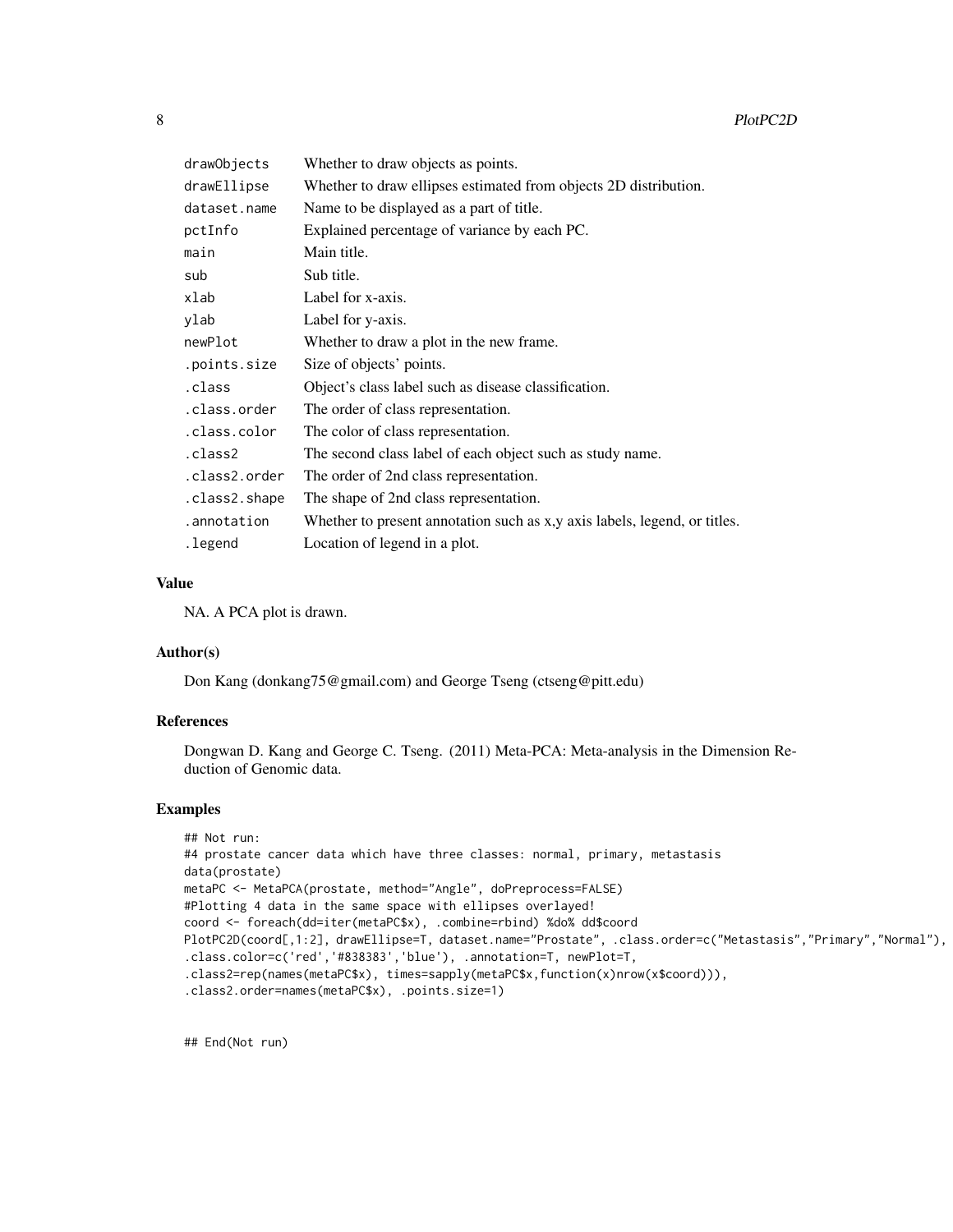<span id="page-8-0"></span>PreprocessMetaAnalysis

*MetaPCA: Meta-analysis in the Dimension Reduction of Genomic data*

#### Description

Preprocessing for microarray meta-analysis. It is about gene filtering and missing value imputation.

#### Usage

PreprocessMetaAnalysis(DList, cutRatioByMean=.4, cutRatioByVar=.4, doImpute=FALSE, na.rm.pct=.1, na.

#### Arguments

| DList          | A list of all data matrices; Each data name should be set as the name of each<br>list element. Each data should be a numeric matrix that has genes in the rows |
|----------------|----------------------------------------------------------------------------------------------------------------------------------------------------------------|
|                | and samples in the columns. Row names should be official gene symbols and<br>column names be sample labels.                                                    |
| cutRatioByMean | Proportion of genes filtered by study-wise mean. Default is 40%.                                                                                               |
| cutRatioByVar  | Proportion of genes filtered by study-wise variance. Default is 40%.                                                                                           |
| doImpute       | Whether to impute missing genes. Default is TRUE, and default imputation<br>method is knn.                                                                     |
| na.rm.pct      | Proportion of genes filtered by study-wise missing proportion. Default is 10%.                                                                                 |
|                | na.rm.pct.each Proportion of genes filtered by each study's missing proportion. Default is 50%.                                                                |
| verbose        | Whether to print logs. Default is FALSE.                                                                                                                       |

#### Value

list object of all data matrices after filtering and imputation.

#### Author(s)

Don Kang (donkang75@gmail.com) and George Tseng (ctseng@pitt.edu)

#### References

Dongwan D. Kang and George C. Tseng. (2011) Meta-PCA: Meta-analysis in the Dimension Reduction of Genomic data.

### Examples

```
## Not run:
DList <- PreprocessMetaAnalysis(list(Yu=Yu, Lapointe=Lapointe, Tomlins=Tomlins, Varambally=Varambally),
cutRatioByMean=.1, cutRatioByVar=.1, doImpute=T, na.rm.pct=.2)
str(DList)
```
## End(Not run)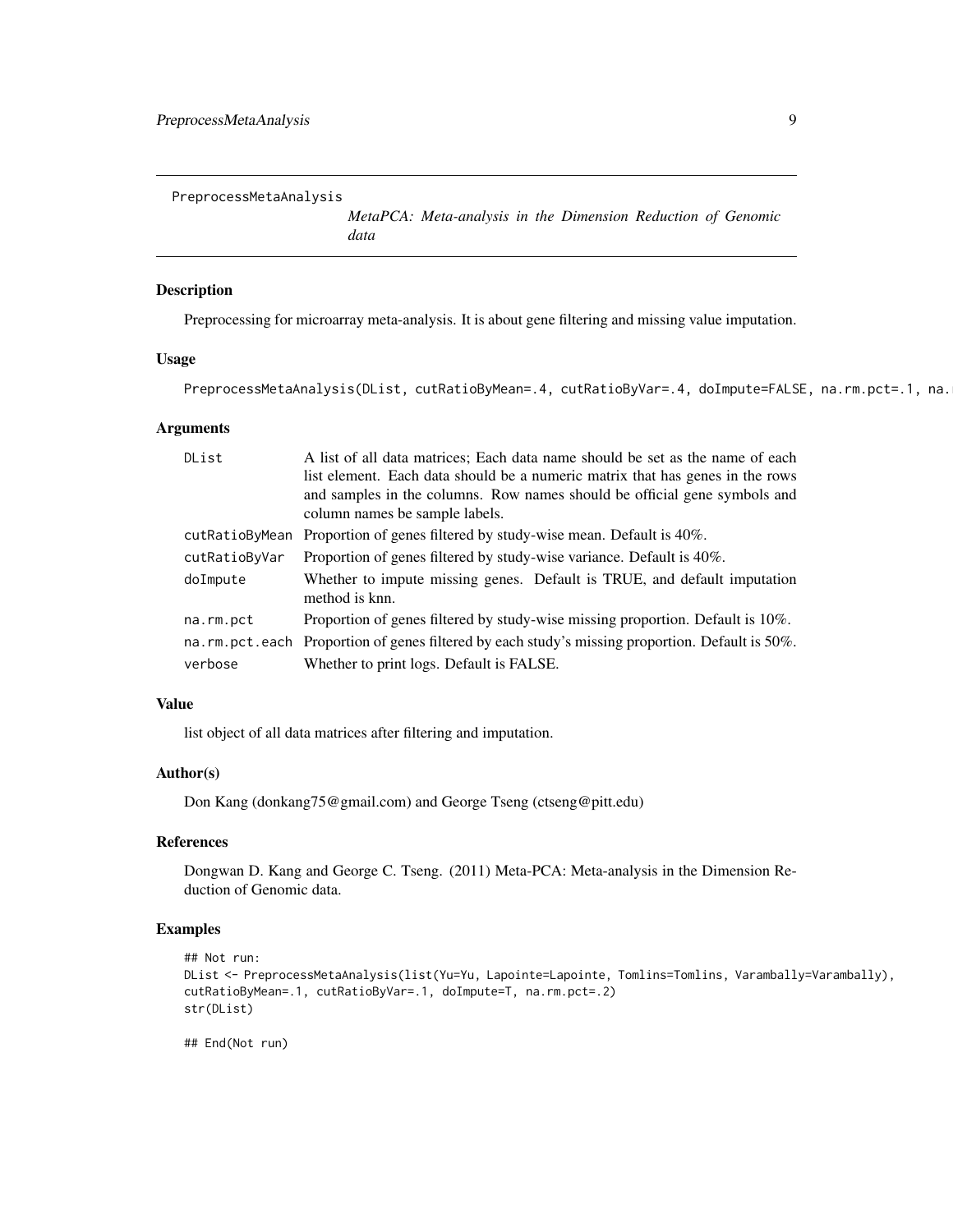<span id="page-9-0"></span>

#### Description

4 prostate cancer studies comparing three classes: normal, primary, metastasis.

| Data Name      |      | Published Year Array Platform |     | Sample Size GEO Accession ID |
|----------------|------|-------------------------------|-----|------------------------------|
| Lapointe       | 2004 | cDNA                          | 112 | GSE3933                      |
| Yu             | 2004 | $HG-U95Av2$                   | 108 | GSE6919                      |
| Varambally     | 2005 | $HG-U133$ Plus 2              | -19 | GSE3325                      |
| <b>Tomlins</b> | 2007 | <b>cDNA</b>                   | 76. | GSE6099                      |

#### Usage

prostate

#### Format

A list containing 4 matrices. Each matrix is gene expression data after gene filtering.

#### Source

Gene Expression Omnibus (GEO)

#### References

Lapointe, J., Li, C., Higgins, J. P., Van De Rijn, M., Bair, E., Montgomery, K., Ferrari, M., Egevad, L., Rayford, W., Bergerheim, U. et al. (2004). Gene expression profiling identifies clinically relevant subtypes of prostate cancer. Proceedings of the National Academy of Sciences of the United States of America 101 811.

Yu, Y. P., Landsittel, D., Jing, L., Nelson, J., Ren, B., Liu, L., McDonald, C., Thomas, R., Dhir, R., Finkelstein, S. et al. (2004). Gene expression alterations in prostate cancer predicting tumor aggression and preceding development of malignancy. Journal of Clinical Oncology 22 2790.

Varambally, S., Yu, J., Laxman, B., Rhodes, D. R., Mehra, R., Tomlins, S. A., Shah, R. B., Chandran, U., Monzon, F. A., Becich, M. J. et al. (2005). Integrative genomic and proteomic analysis of prostate cancer reveals signatures of metastatic progression. Cancer cell 8 393-406.

Tomlins, S. A., Mehra, R., Rhodes, D. R., Cao, X., Wang, L., Dhanasekaran, S. M., Kalyana-Sundaram, S., Wei, J. T., Rubin, M. A., Pienta, K. J. et al. (2006). Integrative molecular concept modeling of prostate cancer progression. Nature genetics 39 41-51.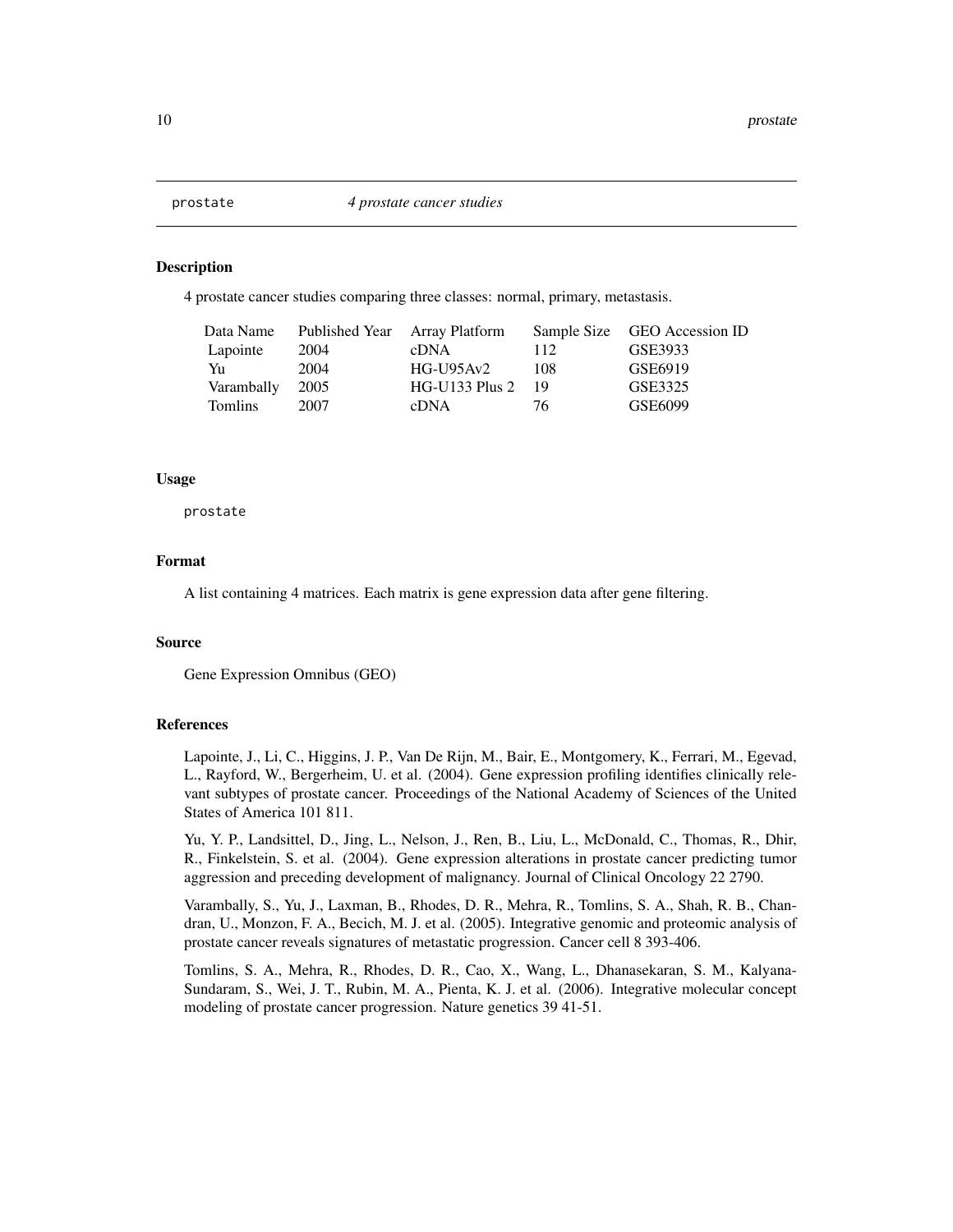<span id="page-10-0"></span>

#### Description

requireAll description

#### Usage

requireAll(packages)

#### Arguments

packages A character vector of required packages. Unavailable packages are going to be installed.

#### Value

None

#### Author(s)

Don Kang (donkang75@gmail.com) and George Tseng (ctseng@pitt.edu)

#### Examples

```
## Not run:
libs <- c("proto", "foreach", ifelse(.Platform$OS.type == "unix", "doMC", "doSMP"))
requireAll(libs)
```
## End(Not run)

Spellman *4 Spellman cancer studies*

#### Description

Yeast cell-cycle data set was divided into four subsets which correspond to the four different synchronization methods: alpha arrest (alpha), arrest of cdc15 or cdc28 temperature-sensitive mutant (cdc15 and cdc28), and elutriation (elu). We filtered out genes which have overall missing values >= 10% or log2 transformed standard deviation >= .45. 1025 genes were left, and the number of time points in the experiments were 18, 24, 17, and 14 for alpha, cdc15, cdc28, and elu, respectively. Additionally, we have imputed missing values using knn.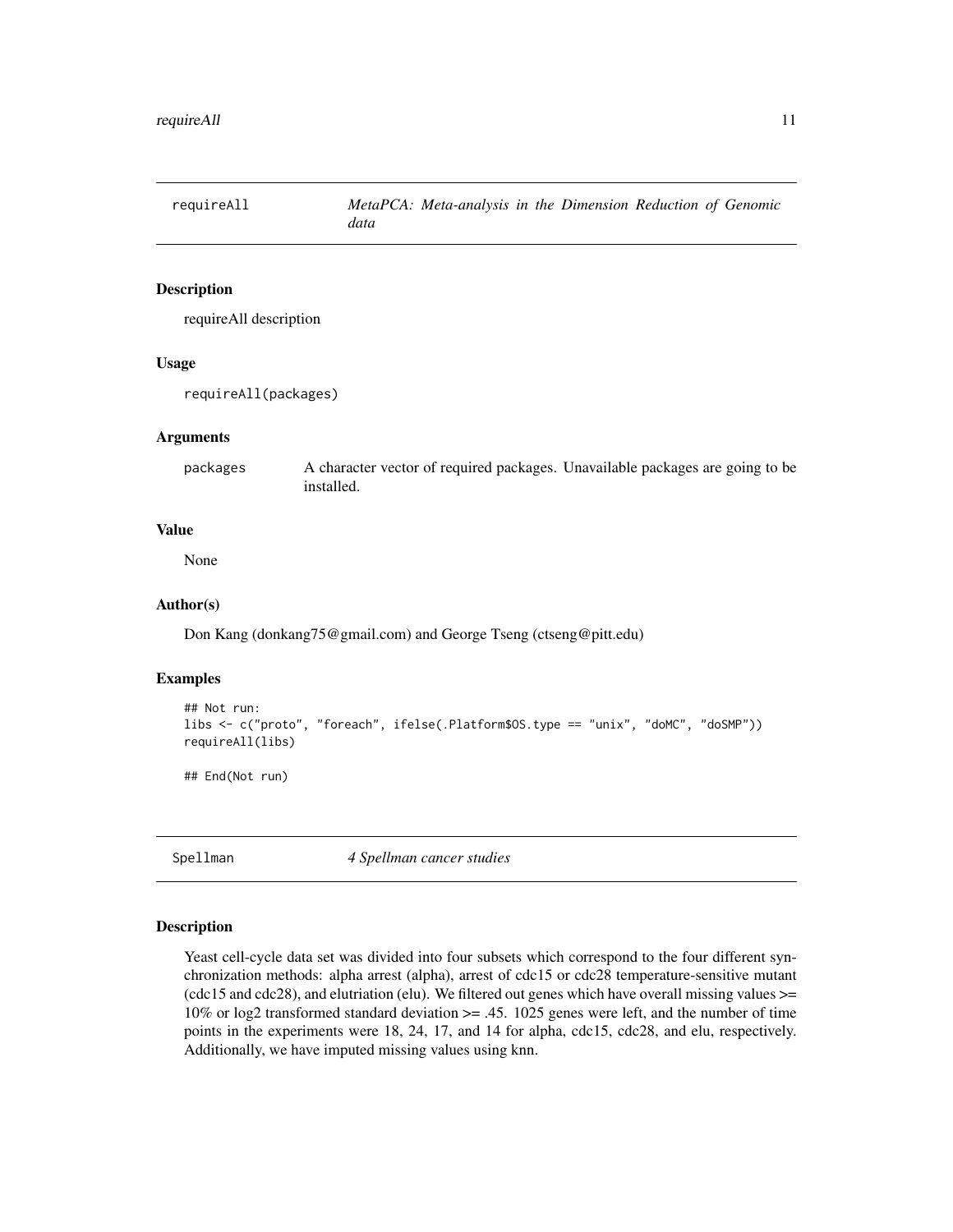#### Usage

Spellman

#### Format

A list containing 4 matrices. Each matrix is gene expression data after gene filtering.

#### Source

Gene Expression Omnibus (GEO)

#### References

Spellman, P. T., Sherlock, G., Zhang, M. Q., Iyer, V. R., Anders, K., Eisen, M. B., Brown, P. O., Botstein, D. and Futcher, B. (1998). Comprehensive identification of cell cycle-regulated genes of the yeast Saccharomyces cerevisiae by microarray hybridization. Molecular biology of the cell 9 3273.